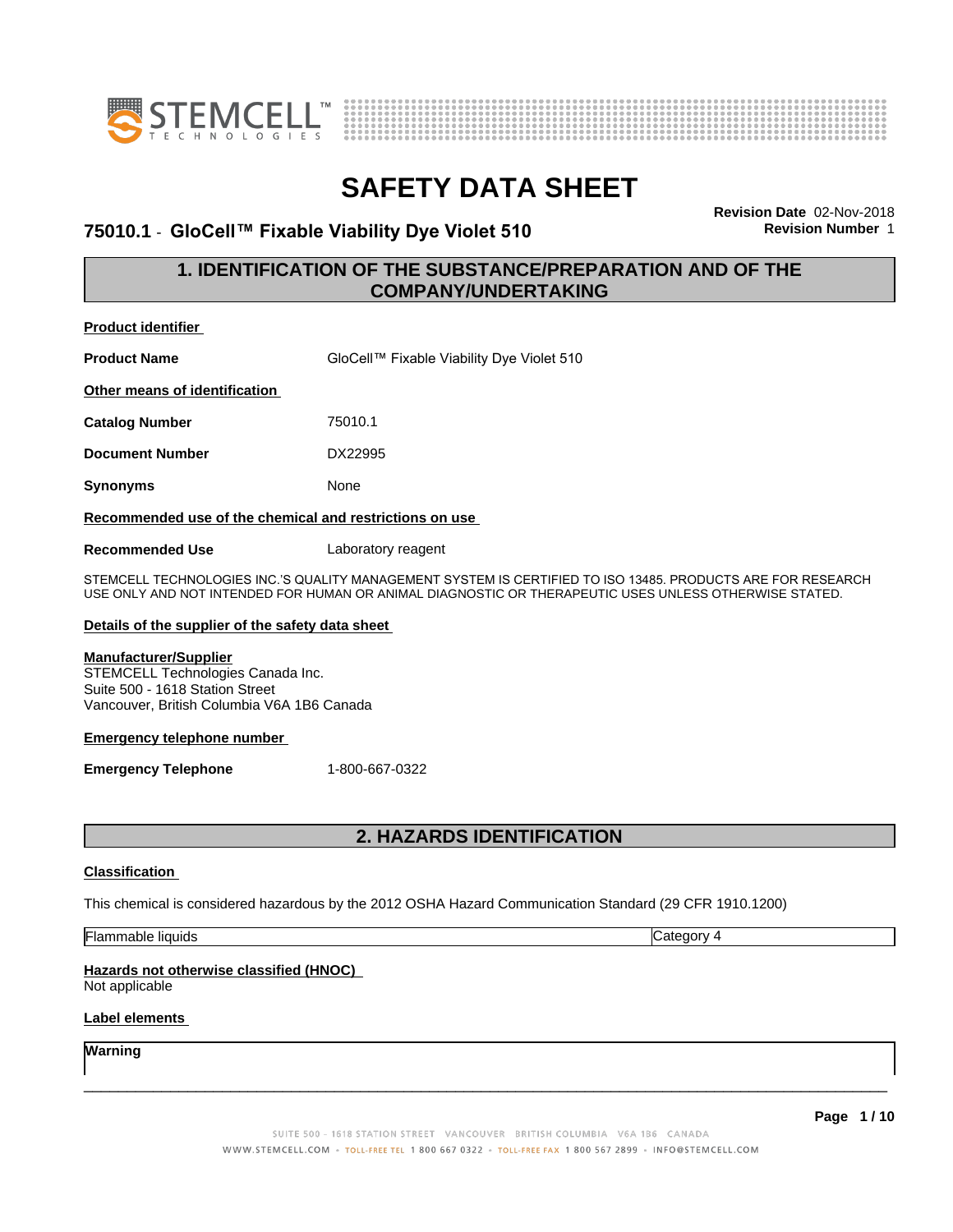



# **SAFETY DATA SHEET**<br>Revision Date 02-Nov-2018

### \_\_\_\_\_\_\_\_\_\_\_\_\_\_\_\_\_\_\_\_\_\_\_\_\_\_\_\_\_\_\_\_\_\_\_\_\_\_\_\_\_\_\_\_\_\_\_\_\_\_\_\_\_\_\_\_\_\_\_\_\_\_\_\_\_\_\_\_\_\_\_\_\_\_\_\_\_\_\_\_\_\_\_\_\_\_\_\_\_\_\_\_\_ **Revision Date** 02-Nov-2018 **75010.1** - **GloCell™ FixableViabilityDyeViolet510 Revision Number** 1

### **Hazard statements**

Combustible liquid

**Appearance** No information available **Physical state** Liquid **Department Constant Community Odor** No information available

#### **Precautionary Statements - Prevention**

Keep away from flames and hot surfaces. - No smoking Wear protective gloves/eye protection/face protection

**Precautionary statements - Response**

In case of fire: Use CO2, dry chemical, or foam to extinguish

#### **Precautionary Statements - Storage**

Store in a well-ventilated place. Keep cool

**Precautionary Statements - Disposal** Dispose of contents/container to an approved waste disposal plant

### **Other Information**

Not applicable

#### **Unknown acute toxicity** 100 % of the mixture consists of ingredient(s) of unknown toxicity

0 % of the mixture consists of ingredient(s) of unknown acute oral toxicity

0 % of the mixture consists of ingredient(s) of unknown acute dermal toxicity

100 % of the mixture consists of ingredient(s) of unknown acute inhalation toxicity (gas)

100 % of the mixture consists of ingredient(s) of unknown acute inhalation toxicity (vapor)

100 % of the mixture consists of ingredient(s) of unknown acute inhalation toxicity (dust/mist)

### **3. COMPOSITION/INFORMATION ON INGREDIENTS**

#### **Substance**

| cal name<br>ner                                                   | $\mathbf{v}$<br>N۱۰<br>1 Y V | $\overline{\phantom{a}}$<br>W۷. |  |
|-------------------------------------------------------------------|------------------------------|---------------------------------|--|
| <b>DMSO</b><br>$\overline{\phantom{a}}$<br>ulfoxide (<br>⊃imethvi | $\sim$<br>-68-<br>·uu        | 0 <sup>c</sup><br>90            |  |

\*The exact percentage (concentration) of composition has been withheld as a trade secret.

### **4. FIRST AID MEASURES**

**Description of first aid measures**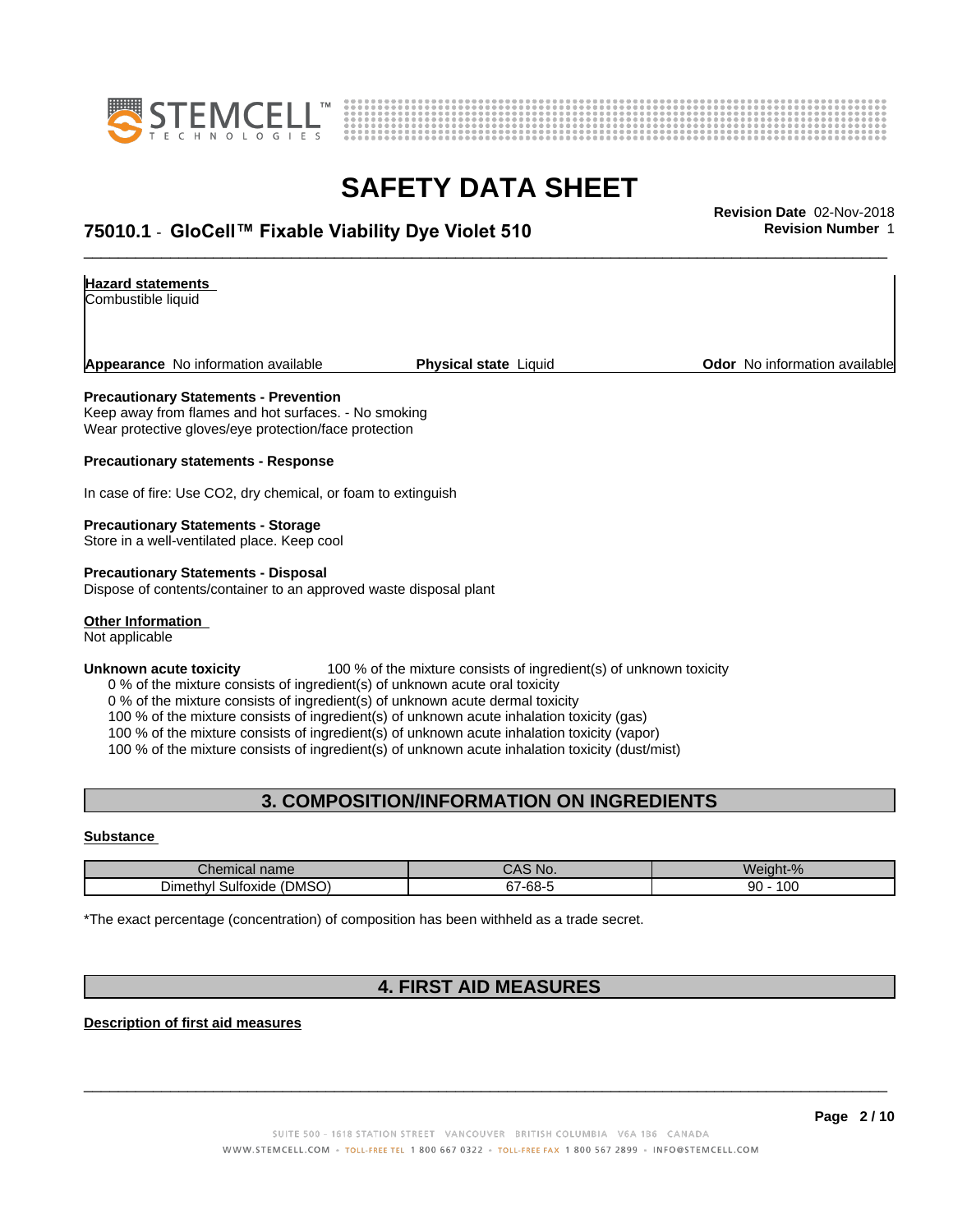



# **SAFETY DATA SHEET**<br>Revision Date 02-Nov-2018

| <b>Revision Number 1</b><br>75010.1 - GloCell™ Fixable Viability Dye Violet 510 | <b>Revision Date 02-Nov-2018</b> |
|---------------------------------------------------------------------------------|----------------------------------|
|                                                                                 |                                  |

| <b>Inhalation</b>                                                                                         | Remove to fresh air.                                                                                                                                                                                                                      |  |  |  |
|-----------------------------------------------------------------------------------------------------------|-------------------------------------------------------------------------------------------------------------------------------------------------------------------------------------------------------------------------------------------|--|--|--|
| Eye contact                                                                                               | Rinse immediately with plenty of water, also under the eyelids, for at least 15 minutes. Keep<br>eye wide open while rinsing. Do not rub affected area. Remove contact lenses, if present<br>and easy to do. Continue rinsing.            |  |  |  |
| <b>Skin contact</b>                                                                                       | Wash off immediately with soap and plenty of water while removing all contaminated<br>clothes and shoes.                                                                                                                                  |  |  |  |
| Ingestion                                                                                                 | Clean mouth with water and drink afterwards plenty of water.                                                                                                                                                                              |  |  |  |
| Self-protection of the first aider                                                                        | Remove all sources of ignition. Ensure that medical personnel are aware of the material(s)<br>involved, take precautions to protect themselves and prevent spread of contamination.<br>Wear personal protective clothing (see section 8). |  |  |  |
| Most important symptoms and effects, both acute and delayed                                               |                                                                                                                                                                                                                                           |  |  |  |
| No information available.<br><b>Symptoms</b>                                                              |                                                                                                                                                                                                                                           |  |  |  |
| Indication of any immediate medical attention and special treatment needed                                |                                                                                                                                                                                                                                           |  |  |  |
|                                                                                                           |                                                                                                                                                                                                                                           |  |  |  |
| Note to physicians                                                                                        | Treat symptomatically.                                                                                                                                                                                                                    |  |  |  |
|                                                                                                           | <b>5. FIRE-FIGHTING MEASURES</b>                                                                                                                                                                                                          |  |  |  |
| <b>Suitable Extinguishing Media</b>                                                                       | Dry chemical. Carbon dioxide (CO2). Water spray. Alcohol resistant foam.                                                                                                                                                                  |  |  |  |
| Unsuitable extinguishing media                                                                            | CAUTION: Use of water spray when fighting fire may be inefficient.                                                                                                                                                                        |  |  |  |
| Specific hazards arising from the<br>chemical                                                             | Keep product and empty container away from heat and sources of ignition. In the event of<br>fire, cool tanks with water spray.                                                                                                            |  |  |  |
| <b>Explosion data</b><br>Sensitivity to Mechanical Impact None.<br><b>Sensitivity to Static Discharge</b> | Yes.                                                                                                                                                                                                                                      |  |  |  |

### **6. ACCIDENTAL RELEASE MEASURES**

### **Personal precautions, protective equipment and emergency procedures**

**Personal precautions** Evacuate personnel to safe areas. Use personal protective equipment as required.See section 8 for more information. Take precautionary measures against static discharges. Do not touch or walk through spilled material.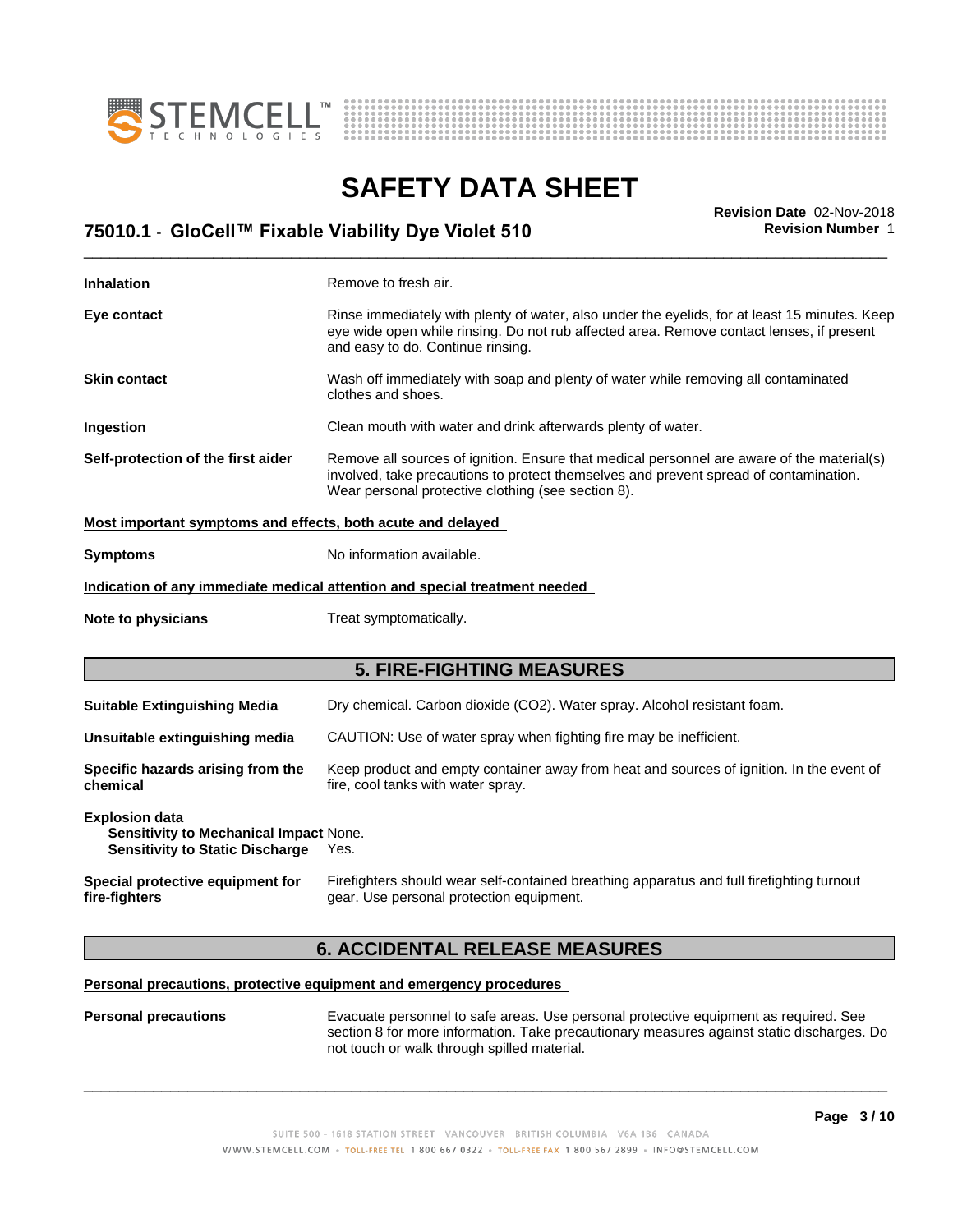



### \_\_\_\_\_\_\_\_\_\_\_\_\_\_\_\_\_\_\_\_\_\_\_\_\_\_\_\_\_\_\_\_\_\_\_\_\_\_\_\_\_\_\_\_\_\_\_\_\_\_\_\_\_\_\_\_\_\_\_\_\_\_\_\_\_\_\_\_\_\_\_\_\_\_\_\_\_\_\_\_\_\_\_\_\_\_\_\_\_\_\_\_\_ **Revision Date** 02-Nov-2018 **75010.1** - **GloCell™ FixableViabilityDyeViolet510 Revision Number** 1

| <b>Environmental precautions</b>                     |                                                                                                                                                               |  |  |  |
|------------------------------------------------------|---------------------------------------------------------------------------------------------------------------------------------------------------------------|--|--|--|
| <b>Environmental precautions</b>                     | Refer to protective measures listed in Sections 7 and 8. Prevent further leakage or spillage<br>if safe to do so.                                             |  |  |  |
| Methods and material for containment and cleaning up |                                                                                                                                                               |  |  |  |
| <b>Methods for containment</b>                       | Stop leak if you can do it without risk. Do not touch or walk through spilled material. Dike far<br>ahead of liquid spill for later disposal.                 |  |  |  |
| Methods for cleaning up                              | Take precautionary measures against static discharges. Dam up. Soak up with inert<br>absorbent material. Pick up and transfer to properly labeled containers. |  |  |  |
| Prevention of secondary hazards                      | Clean contaminated objects and areas thoroughly observing environmental regulations.                                                                          |  |  |  |

### **7. HANDLING AND STORAGE**

| <b>Precautions for safe handling</b>                                                                                                                                                                                                                                                        |                                                                                                                                                                                                                                                                                                                                                                 |  |  |
|---------------------------------------------------------------------------------------------------------------------------------------------------------------------------------------------------------------------------------------------------------------------------------------------|-----------------------------------------------------------------------------------------------------------------------------------------------------------------------------------------------------------------------------------------------------------------------------------------------------------------------------------------------------------------|--|--|
| Advice on safe handling<br>Use personal protection equipment. Do not breathe vapor or mist. Keep away from heat,<br>hot surfaces, sparks, open flames and other ignition sources. No smoking. Take<br>precautionary measures against static discharges. Use with local exhaust ventilation. |                                                                                                                                                                                                                                                                                                                                                                 |  |  |
|                                                                                                                                                                                                                                                                                             | Conditions for safe storage, including any incompatibilities                                                                                                                                                                                                                                                                                                    |  |  |
| <b>Storage Conditions</b>                                                                                                                                                                                                                                                                   | Keep containers tightly closed in a dry, cool and well-ventilated place. Keep away from<br>heat, sparks, flame and other sources of ignition (i.e., pilot lights, electric motors and static<br>electricity). Keep in properly labeled containers. Store in accordance with the particular<br>national regulations. Store in accordance with local regulations. |  |  |

### **8. EXPOSURE CONTROLS/PERSONAL PROTECTION**

### **Control parameters**

**Exposure Limits** The following ingredients are the only ingredients of the product above the cut-off level (or level that contributes to the hazard classification of the mixture) which have an exposure limit applicable in the region for which this safety data sheet is intended or other recommended limit. At this time, the other relevant constituents have no known exposure limits from the sources listed here.

 $\overline{\phantom{a}}$  ,  $\overline{\phantom{a}}$  ,  $\overline{\phantom{a}}$  ,  $\overline{\phantom{a}}$  ,  $\overline{\phantom{a}}$  ,  $\overline{\phantom{a}}$  ,  $\overline{\phantom{a}}$  ,  $\overline{\phantom{a}}$  ,  $\overline{\phantom{a}}$  ,  $\overline{\phantom{a}}$  ,  $\overline{\phantom{a}}$  ,  $\overline{\phantom{a}}$  ,  $\overline{\phantom{a}}$  ,  $\overline{\phantom{a}}$  ,  $\overline{\phantom{a}}$  ,  $\overline{\phantom{a}}$ 

### **Appropriate engineering controls**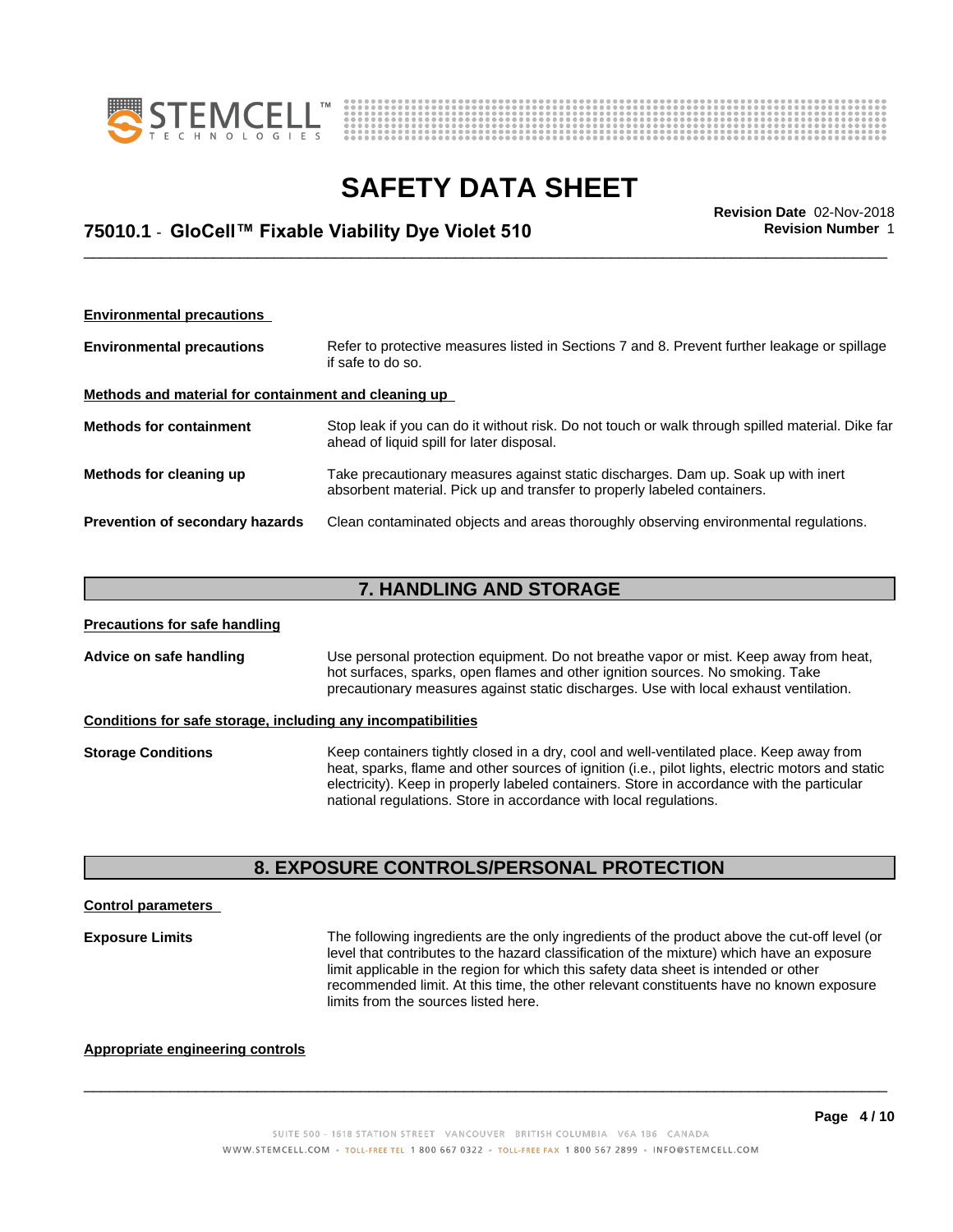



### \_\_\_\_\_\_\_\_\_\_\_\_\_\_\_\_\_\_\_\_\_\_\_\_\_\_\_\_\_\_\_\_\_\_\_\_\_\_\_\_\_\_\_\_\_\_\_\_\_\_\_\_\_\_\_\_\_\_\_\_\_\_\_\_\_\_\_\_\_\_\_\_\_\_\_\_\_\_\_\_\_\_\_\_\_\_\_\_\_\_\_\_\_ **Revision Date** 02-Nov-2018 **75010.1** - **GloCell™ FixableViabilityDyeViolet510 Revision Number** 1

**Engineering controls** Showers Eyewash stations Ventilation systems. **Individual protection measures, such as personal protective equipment Eye/face protection** Tight sealing safety goggles. **Skin and body protection** No special protective equipment required. **Respiratory protection** No protective equipment is needed under normal use conditions. If exposure limits are exceeded or irritation is experienced, ventilation and evacuation may be required. **General hygiene considerations** Do not eat, drink or smoke when using this product. Contaminated work clothing should not be allowed out of the workplace. Regular cleaning of equipment, work area and clothing is recommended. Wash hands before breaks and immediately after handling the product.

### **9. PHYSICAL AND CHEMICAL PROPERTIES**

**Information on basic physical and chemical properties**

| <b>Physical state</b>            | Liquid                   |                  |  |
|----------------------------------|--------------------------|------------------|--|
| Appearance                       | No information available |                  |  |
| Color                            | No information available |                  |  |
| <b>Odor</b>                      | No information available |                  |  |
| <b>Odor threshold</b>            | No information available |                  |  |
| <b>Property</b>                  | Values                   | Remarks • Method |  |
| рH                               | No data available        | None known       |  |
| Melting point / freezing point   | No data available        | None known       |  |
| Boiling point / boiling range    | No data available        | None known       |  |
| <b>Flash point</b>               | 87 °C / 189 °F           |                  |  |
| <b>Evaporation rate</b>          | No data available        | None known       |  |
| Flammability (solid, gas)        | No data available        | None known       |  |
| <b>Flammability Limit in Air</b> |                          | None known       |  |
| <b>Upper flammability limit:</b> | No data available        |                  |  |
| Lower flammability limit:        | No data available        |                  |  |
| Vapor pressure                   | No data available        | None known       |  |
| Vapor density                    | No data available        | None known       |  |
| <b>Relative density</b>          | No data available        | None known       |  |
| <b>Water solubility</b>          | No data available        | None known       |  |
| Solubility in other solvents     | No data available        | None known       |  |
| <b>Partition coefficient</b>     | No data available        | None known       |  |
| <b>Autoignition temperature</b>  | No data available        | None known       |  |
| <b>Decomposition temperature</b> | No data available        | None known       |  |
|                                  |                          |                  |  |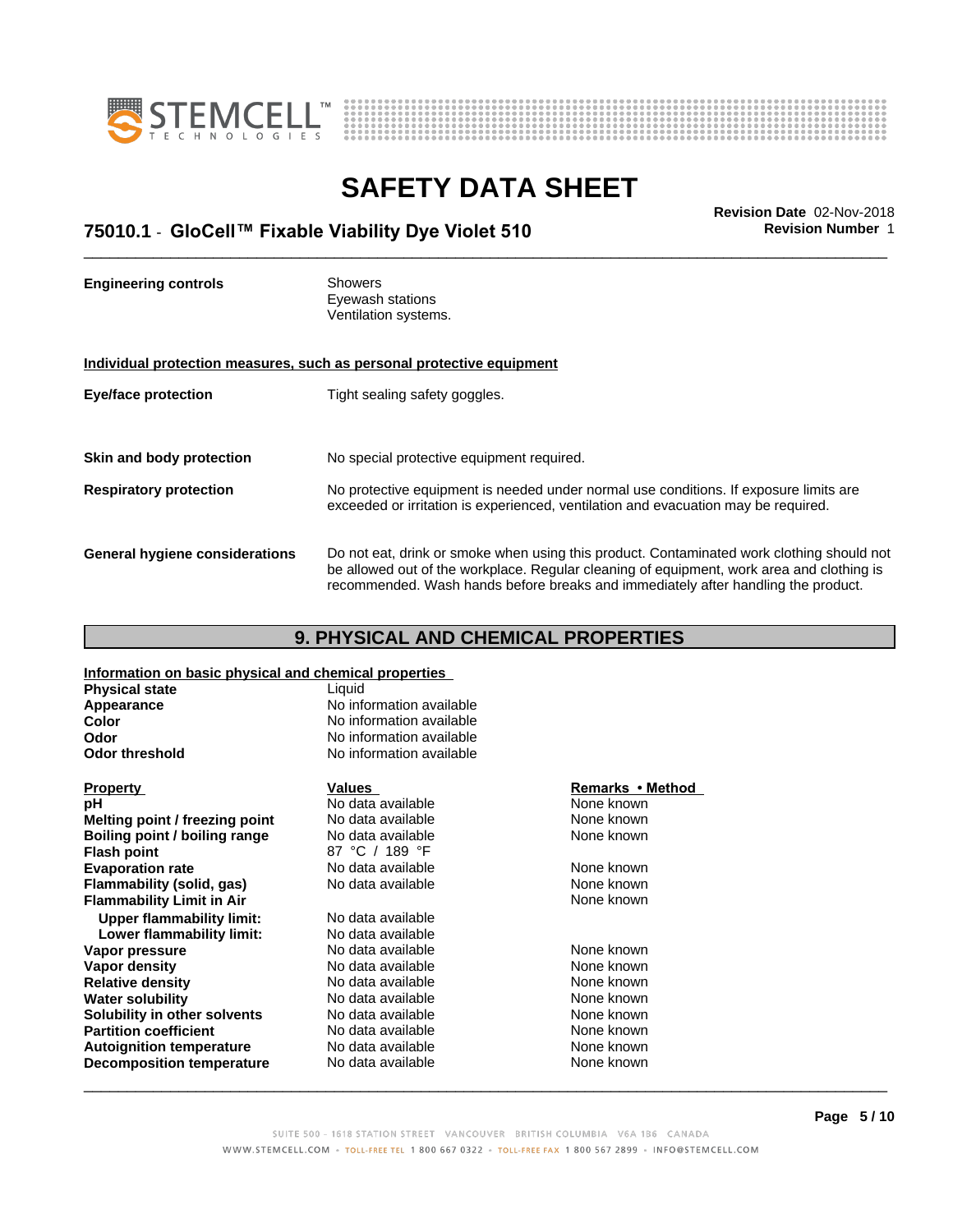



### \_\_\_\_\_\_\_\_\_\_\_\_\_\_\_\_\_\_\_\_\_\_\_\_\_\_\_\_\_\_\_\_\_\_\_\_\_\_\_\_\_\_\_\_\_\_\_\_\_\_\_\_\_\_\_\_\_\_\_\_\_\_\_\_\_\_\_\_\_\_\_\_\_\_\_\_\_\_\_\_\_\_\_\_\_\_\_\_\_\_\_\_\_ **Revision Date** 02-Nov-2018 **75010.1** - **GloCell™ FixableViabilityDyeViolet510 Revision Number** 1

**Oxidizing properties Kinematic viscosity No data available None known Dynamic viscosity** No data available

**Other Information**

**Explosive properties**<br> **Oxidizing properties**<br>
No information available

**Softening point**<br> **Molecular weight**<br> **Molecular weight**<br> **Molecular weight**<br> **Molecular weight Molecular weight Molecular is a structure of the No information available Molecular formula Molecular System Molecular formula** No information available<br> **VOC Content (%)** No information available **VOC Content (%)**<br> **Liquid Density**<br> **No information available Liquid Density No information available**<br> **Bulk density No information available No information available**  None known

### **10. STABILITY AND REACTIVITY**

| <b>Reactivity</b>                                                       | No information available.                 |
|-------------------------------------------------------------------------|-------------------------------------------|
| <b>Chemical stability</b>                                               | Stable under normal conditions.           |
| <b>Possibility of hazardous reactions</b> None under normal processing. |                                           |
| <b>Conditions to avoid</b>                                              | Heat, flames and sparks.                  |
| Incompatible materials                                                  | None known based on information supplied. |

**Hazardous decomposition products** Carbon oxides. Sulfur oxides.

### **11. TOXICOLOGICAL INFORMATION**

### **Information on likely routes of exposure**

#### **Product Information**

| <b>Inhalation</b>                                                            | Specific test data for the substance or mixture is not available. |  |
|------------------------------------------------------------------------------|-------------------------------------------------------------------|--|
| Eye contact                                                                  | Specific test data for the substance or mixture is not available. |  |
| <b>Skin contact</b>                                                          | Specific test data for the substance or mixture is not available. |  |
| <b>Ingestion</b>                                                             | Specific test data for the substance or mixture is not available. |  |
| umptama xalatad ta tha phugiaal, ahamigal and taylaalagigal ahaxaatayigtiga. |                                                                   |  |

#### **Symptoms related to the physical,chemical and toxicological characteristics**

**Symptoms** No information available.

### **Numerical measures of toxicity**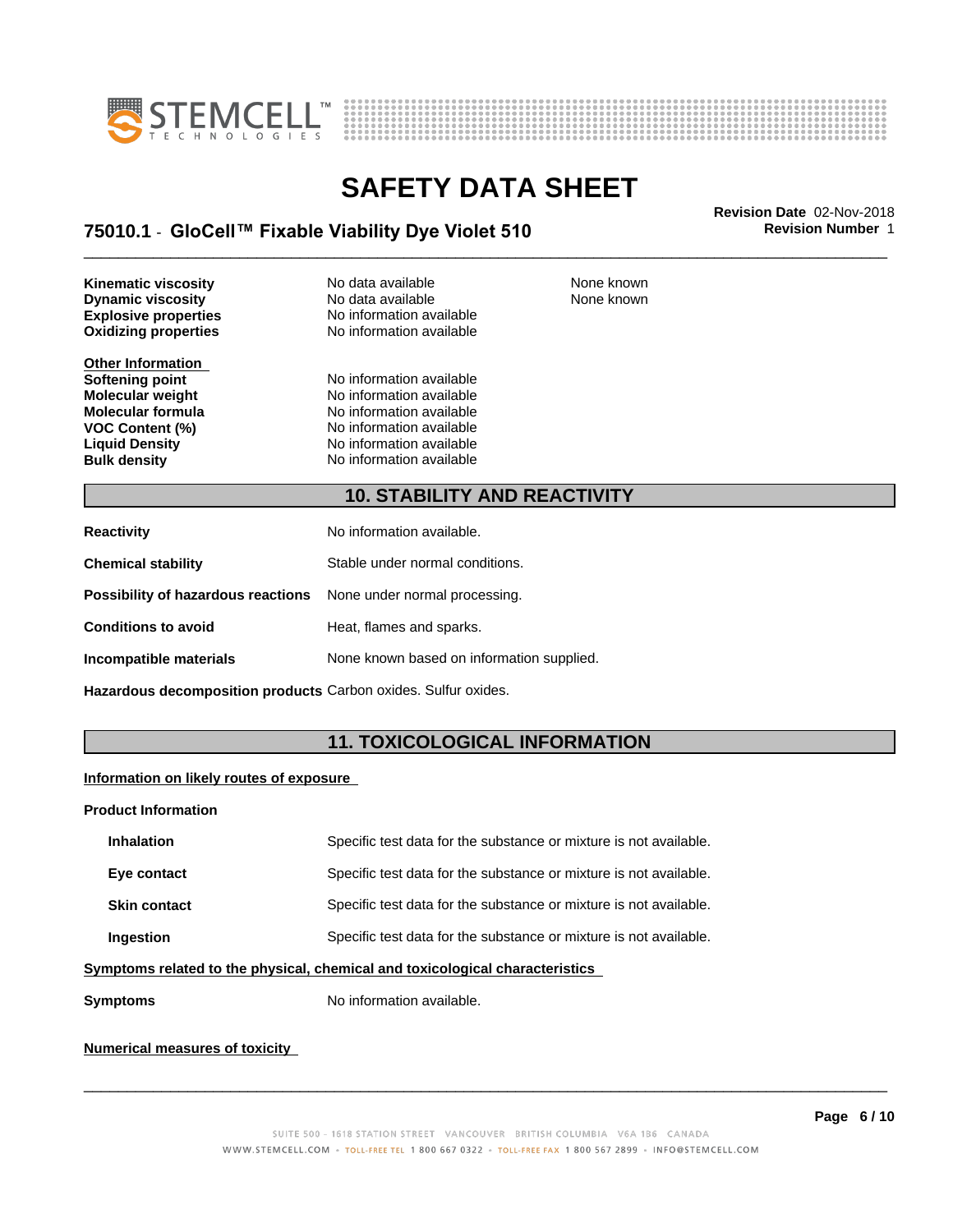



\_\_\_\_\_\_\_\_\_\_\_\_\_\_\_\_\_\_\_\_\_\_\_\_\_\_\_\_\_\_\_\_\_\_\_\_\_\_\_\_\_\_\_\_\_\_\_\_\_\_\_\_\_\_\_\_\_\_\_\_\_\_\_\_\_\_\_\_\_\_\_\_\_\_\_\_\_\_\_\_\_\_\_\_\_\_\_\_\_\_\_\_\_ **Revision Date** 02-Nov-2018 **75010.1** - **GloCell™ FixableViabilityDyeViolet510 Revision Number** 1

**Acute toxicity**

**The following values are calculated based on chapter 3.1 of the GHS document** .

| ATEmix (oral)          | 14,500.00 mg/kg |  |
|------------------------|-----------------|--|
| <b>ATEmix (dermal)</b> | 40,000.00 mg/kg |  |

**Unknown acute toxicity** 100 % of the mixture consists of ingredient(s) of unknown toxicity

0 % of the mixture consists of ingredient(s) of unknown acute oral toxicity

0 % of the mixture consists of ingredient(s) of unknown acute dermal toxicity

100 % of the mixture consists of ingredient(s) of unknown acute inhalation toxicity (gas)

100 % of the mixture consists of ingredient(s) of unknown acute inhalation toxicity (vapor)

100 % of the mixture consists of ingredient(s) of unknown acute inhalation toxicity (dust/mist)

**Component Information**

| Chemical name                        | Oral LD50                                                  | Dermal LD50            | Inhalation LC50         |
|--------------------------------------|------------------------------------------------------------|------------------------|-------------------------|
| Dimethyl Sulfoxide (DMSO)<br>67-68-5 | (Rat<br>$= 14500$ mg/kg (<br>$'$ Rat,<br>$= 28300$ mg/kg ( | (Rat)<br>$= 40$ g/kg ( | 「Rat)4 h<br>> 5.33 mg/L |

#### **Delayed and immediate effects as well as chronic effects from short and long-term exposure**

| <b>Skin corrosion/irritation</b>  | No information available. |  |
|-----------------------------------|---------------------------|--|
| Serious eye damage/eye irritation | No information available. |  |
| Respiratory or skin sensitization | No information available. |  |
| Germ cell mutagenicity            | No information available. |  |
| Carcinogenicity                   | No information available. |  |
| <b>Reproductive toxicity</b>      | No information available. |  |
| <b>STOT - single exposure</b>     | No information available. |  |
| <b>STOT - repeated exposure</b>   | No information available. |  |
| <b>Aspiration hazard</b>          | No information available. |  |

### **12. ECOLOGICAL INFORMATION**

#### **Ecotoxicity** . Chemical name Algae/aquatic plants Fish Fish Toxicity to microorganisms **Crustacea** Dimethyl Sulfoxide (DMSO) 67-68-5 Skeletonema costatum) EC50: 12350 - 25500mg/L (96h, LC50: >40g/L (96h, Lepomis macrochirus) LC50: 33 - 37g/L (96h, Oncorhynchus mykiss) EC50: =7000mg/L (24h, Daphnia species)  $\overline{\phantom{a}}$  ,  $\overline{\phantom{a}}$  ,  $\overline{\phantom{a}}$  ,  $\overline{\phantom{a}}$  ,  $\overline{\phantom{a}}$  ,  $\overline{\phantom{a}}$  ,  $\overline{\phantom{a}}$  ,  $\overline{\phantom{a}}$  ,  $\overline{\phantom{a}}$  ,  $\overline{\phantom{a}}$  ,  $\overline{\phantom{a}}$  ,  $\overline{\phantom{a}}$  ,  $\overline{\phantom{a}}$  ,  $\overline{\phantom{a}}$  ,  $\overline{\phantom{a}}$  ,  $\overline{\phantom{a}}$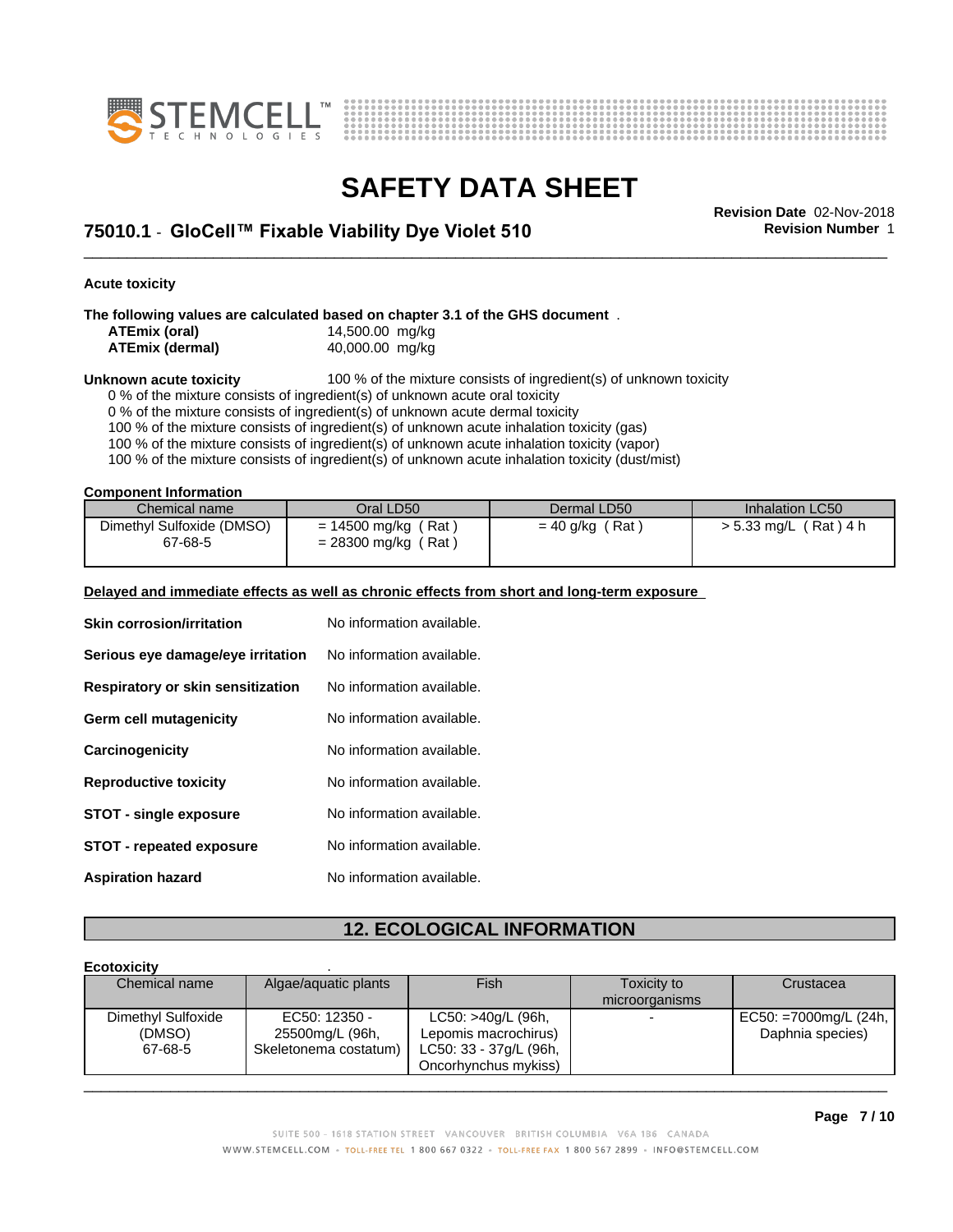



### \_\_\_\_\_\_\_\_\_\_\_\_\_\_\_\_\_\_\_\_\_\_\_\_\_\_\_\_\_\_\_\_\_\_\_\_\_\_\_\_\_\_\_\_\_\_\_\_\_\_\_\_\_\_\_\_\_\_\_\_\_\_\_\_\_\_\_\_\_\_\_\_\_\_\_\_\_\_\_\_\_\_\_\_\_\_\_\_\_\_\_\_\_ **Revision Date** 02-Nov-2018 **75010.1** - **GloCell™ FixableViabilityDyeViolet510 Revision Number** 1

|  | $LC50: = 41.7g/L$ (96h, |  |
|--|-------------------------|--|
|  | Cyprinus carpio) LC50:  |  |
|  | =34000mg/L (96h,        |  |
|  | Pimephales promelas)    |  |

**Persistence and degradability** No information available.

**Bioaccumulation** There is no data for this product.

**Component Information**

| Chemical name             | <b>Partition coefficient</b> |
|---------------------------|------------------------------|
| Dimethyl Sulfoxide (DMSO) | $-2.03$                      |
| 67-68-5                   |                              |

**Other adverse effects** No information available.

### **13. DISPOSAL CONSIDERATIONS**

| Waste treatment methods                |                                                                                                                    |
|----------------------------------------|--------------------------------------------------------------------------------------------------------------------|
| Waste from residues/unused<br>products | Dispose of in accordance with local regulations. Dispose of waste in accordance with<br>environmental legislation. |
| Contaminated packaging                 | Do not reuse empty containers.                                                                                     |

### **14. TRANSPORT INFORMATION**

| <b>DOT</b>  | Not regulated |
|-------------|---------------|
| TDG         | Not regulated |
| <b>MEX</b>  | Not regulated |
| ICAO (air)  | Not regulated |
| IATA        | Not regulated |
| <b>IMDG</b> | Not regulated |
| <b>RID</b>  | Not regulated |
|             |               |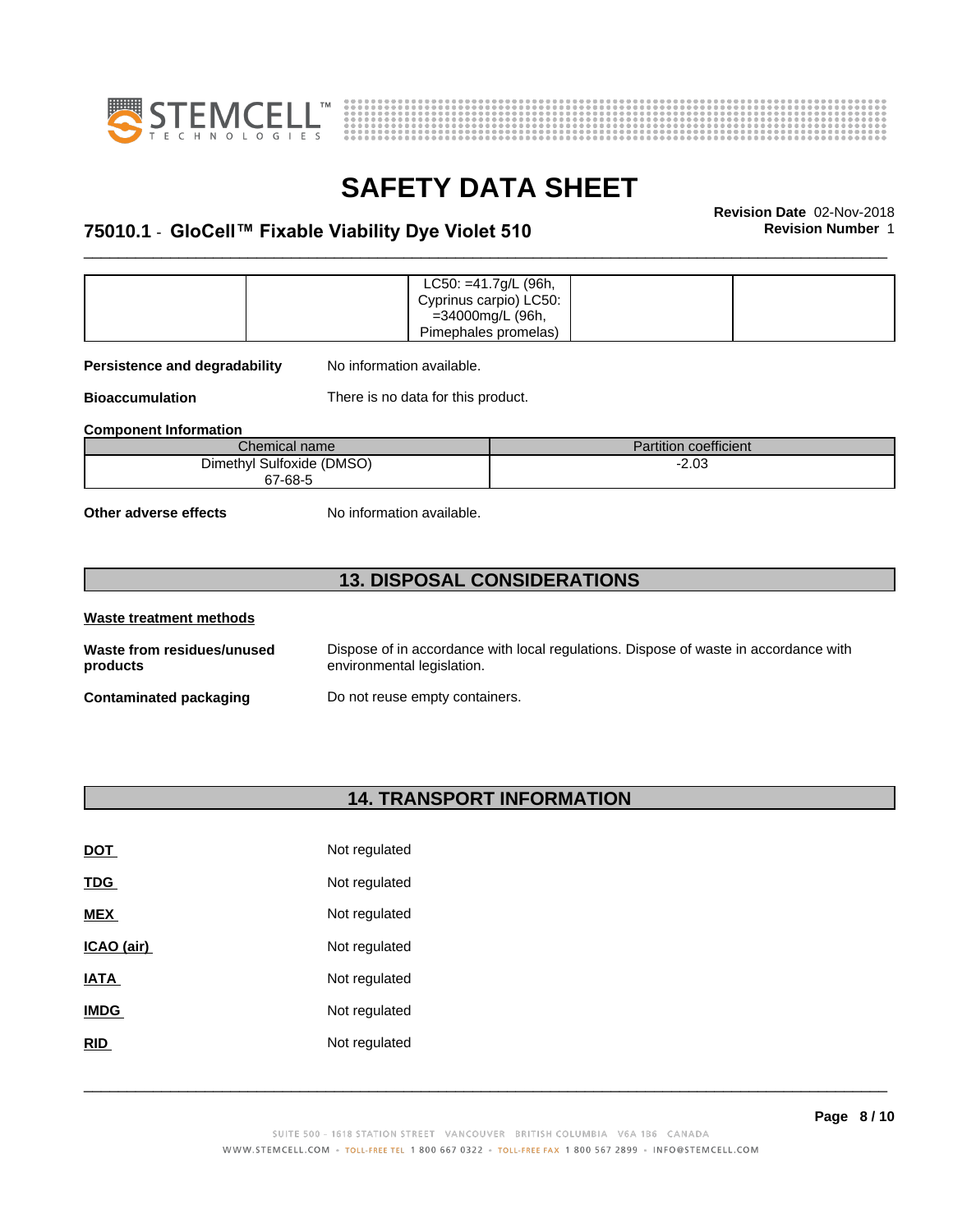



### \_\_\_\_\_\_\_\_\_\_\_\_\_\_\_\_\_\_\_\_\_\_\_\_\_\_\_\_\_\_\_\_\_\_\_\_\_\_\_\_\_\_\_\_\_\_\_\_\_\_\_\_\_\_\_\_\_\_\_\_\_\_\_\_\_\_\_\_\_\_\_\_\_\_\_\_\_\_\_\_\_\_\_\_\_\_\_\_\_\_\_\_\_ **Revision Date** 02-Nov-2018 **75010.1** - **GloCell™ FixableViabilityDyeViolet510 Revision Number** 1

**ADR** Not regulated

ADN Not regulated

### **15. REGULATORY INFORMATION**

| <b>International Inventories</b> |          |  |
|----------------------------------|----------|--|
| <b>TSCA</b>                      | Complies |  |
| <b>DSL/NDSL</b>                  | Complies |  |
| <b>EINECS/ELINCS</b>             | Complies |  |
| <b>ENCS</b>                      | Complies |  |
| <b>IECSC</b>                     | Complies |  |
| <b>KECL</b>                      | Complies |  |
| <b>PICCS</b>                     | Complies |  |
| <b>AICS</b>                      | Complies |  |
|                                  |          |  |

 **Legend:**

 **TSCA** - United States Toxic Substances Control Act Section 8(b) Inventory

 **DSL/NDSL** - Canadian Domestic Substances List/Non-Domestic Substances List

 **EINECS/ELINCS** - European Inventory of Existing Chemical Substances/European List of Notified Chemical Substances

 **ENCS** - Japan Existing and New Chemical Substances

 **IECSC** - China Inventory of Existing Chemical Substances

 **KECL** - Korean Existing and Evaluated Chemical Substances

 **PICCS** - Philippines Inventory of Chemicals and Chemical Substances

 **AICS** - Australian Inventory of Chemical Substances

### **US Federal Regulations**

### **SARA 313**

Section 313 of Title III of the Superfund Amendments and Reauthorization Act of 1986 (SARA). This product does not contain any chemicals which are subject to the reporting requirements of the Act and Title 40 of the Code of Federal Regulations, Part 372.

| SARA 311/312 Hazard Categories |    |  |
|--------------------------------|----|--|
| Acute health hazard            | Nc |  |
| Chronic Hoalth Hazard          | Ν۱ |  |

| 70000 110010 11010 1              |     |  |
|-----------------------------------|-----|--|
| Chronic Health Hazard             | N٥  |  |
| Fire hazard                       | Yes |  |
| Sudden release of pressure hazard | N٥  |  |
| <b>Reactive Hazard</b>            | N٥  |  |
|                                   |     |  |

### **CWA** (Clean Water Act)

This product does not contain any substances regulated as pollutants pursuant to the Clean Water Act (40 CFR 122.21 and 40 CFR 122.42).

### **CERCLA**

This material, as supplied, does not contain any substances regulated as hazardous substances under the Comprehensive Environmental Response Compensation and Liability Act (CERCLA) (40 CFR 302) or the Superfund Amendments and Reauthorization Act (SARA) (40 CFR 355). There may be specific reporting requirements at the local, regional, or state level pertaining to releases of this material.